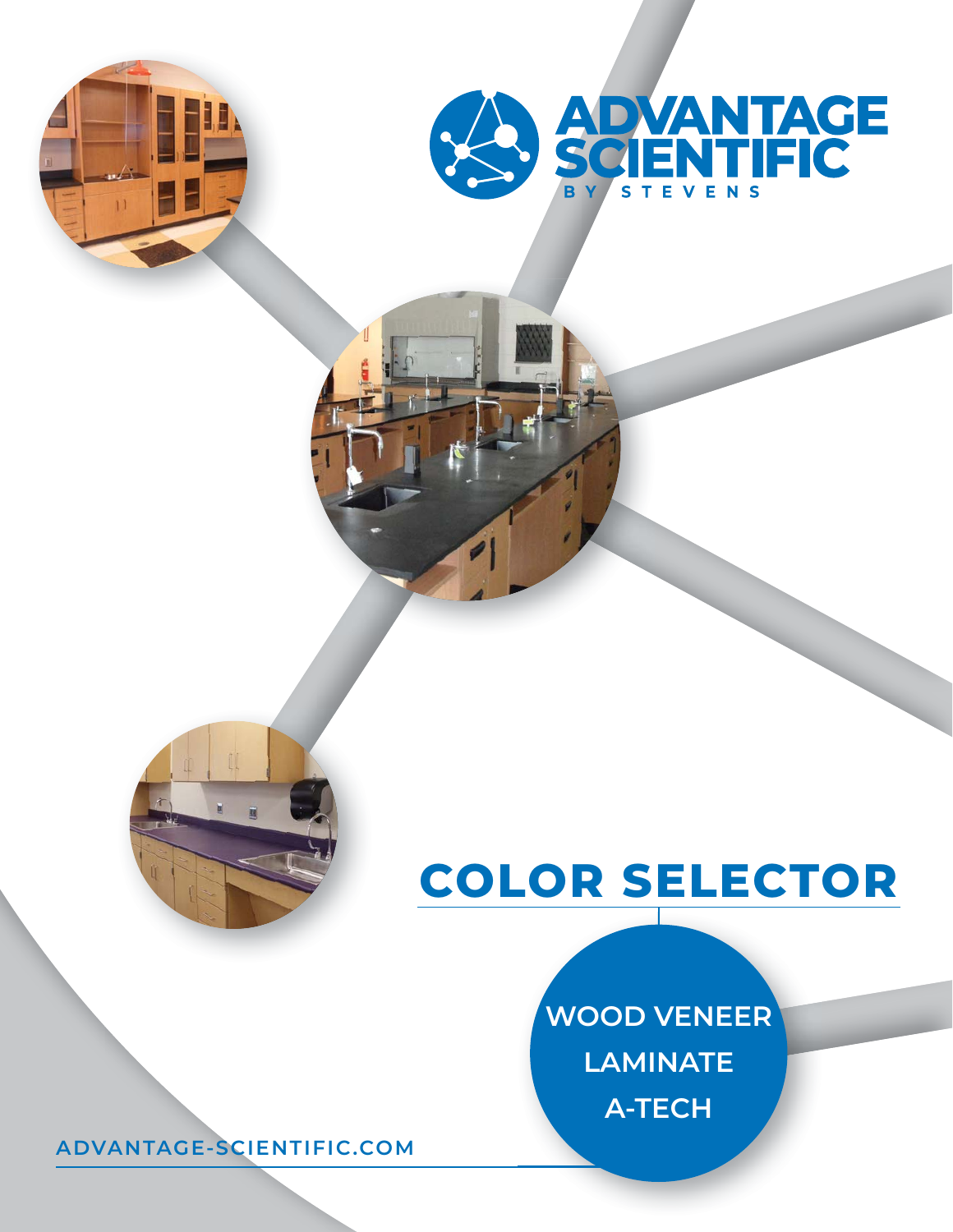# 4700/4800 SERIES

#### why veneer?

The 4700/4800 Wood Veneer Series are a plywood veneer wood cabinet design. These series are designed to compete with other typical wood design products for science and laboratory environments. Advantage Scientific designs incorporate wider frame structures and superior joinery. Veneer faced components are individually flat line finished with UV cured stain, seal and top coatings. Surface finishes have been tested and certified against SEFA 8.0W chemical testing standards. The 4700/4800 Series have cabinet internal components fully finished with the same high quality finishes as the exterior. Structural standards of SEFA 8.0 4, 5, 6, 7, 9 and 10 test series are met and certified. Premium grade hardware and stainless steel options are available for hardware selections.

Science and laboratory cabinetry in the tradition of wood for the classic setting is the correct choice and application of the 4700/4800 Series. Highest quality and superior performance with competitive pricing at this market level are your benefits of choosing Advantage Scientific 4700/4800.

- wood veneer overlay design fronts
- 3mm radius wood edges
- matching wood veneer end panels
- plywood core



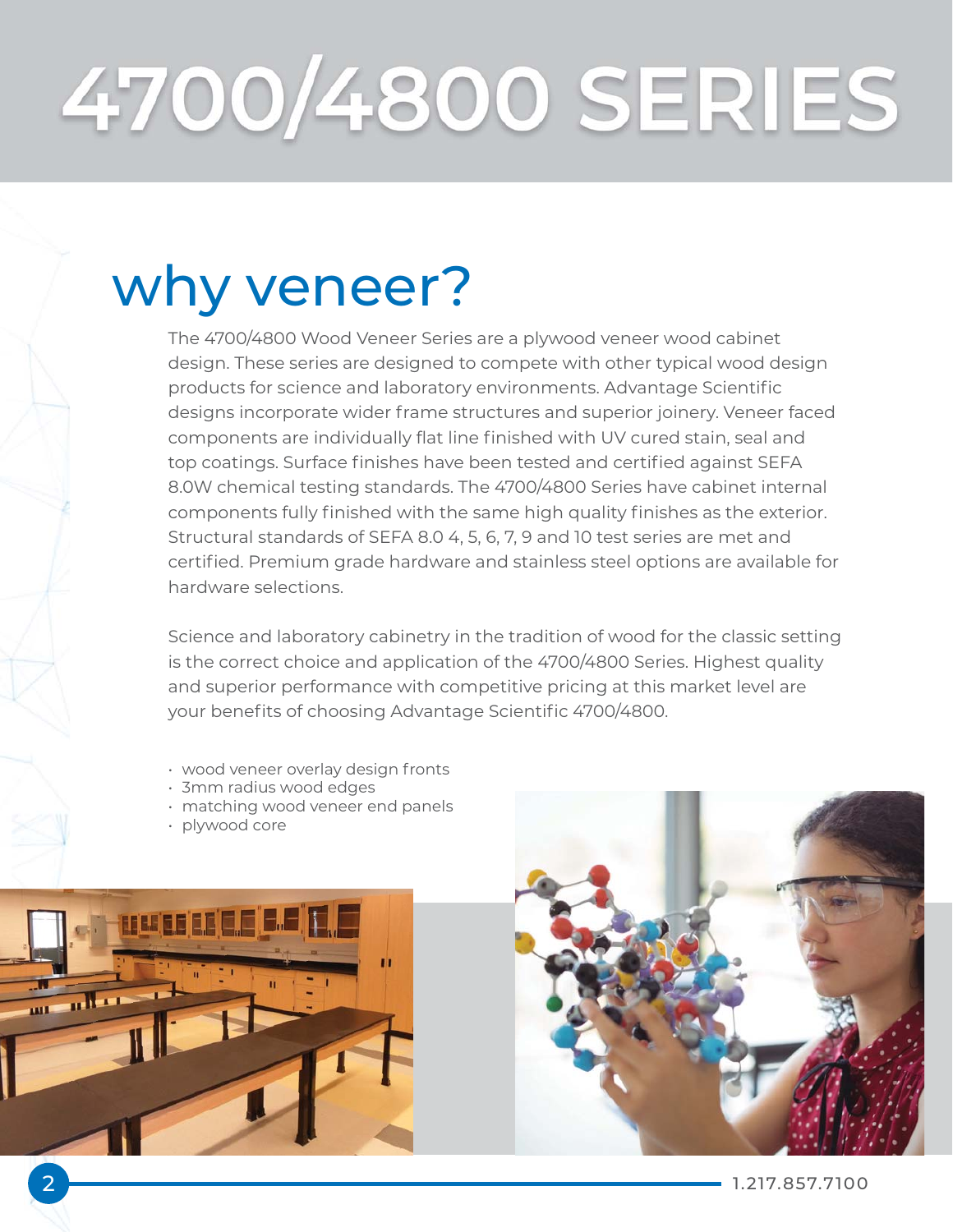

*Natural Maple MP-20L*

*Pearwood Maple MP-25L*

*Cherry Maple MP-30L*

*Marrone Maple MP-35L*

**THE SCIENCE OF VENEER**

• competitive with other typical wood design products for laboratory environments

- components individually flat line finished with UV cured stain, seal and top coatings
- meets requirements of SEFA 8 Cabinet Surface Finish Tests (section 8.1)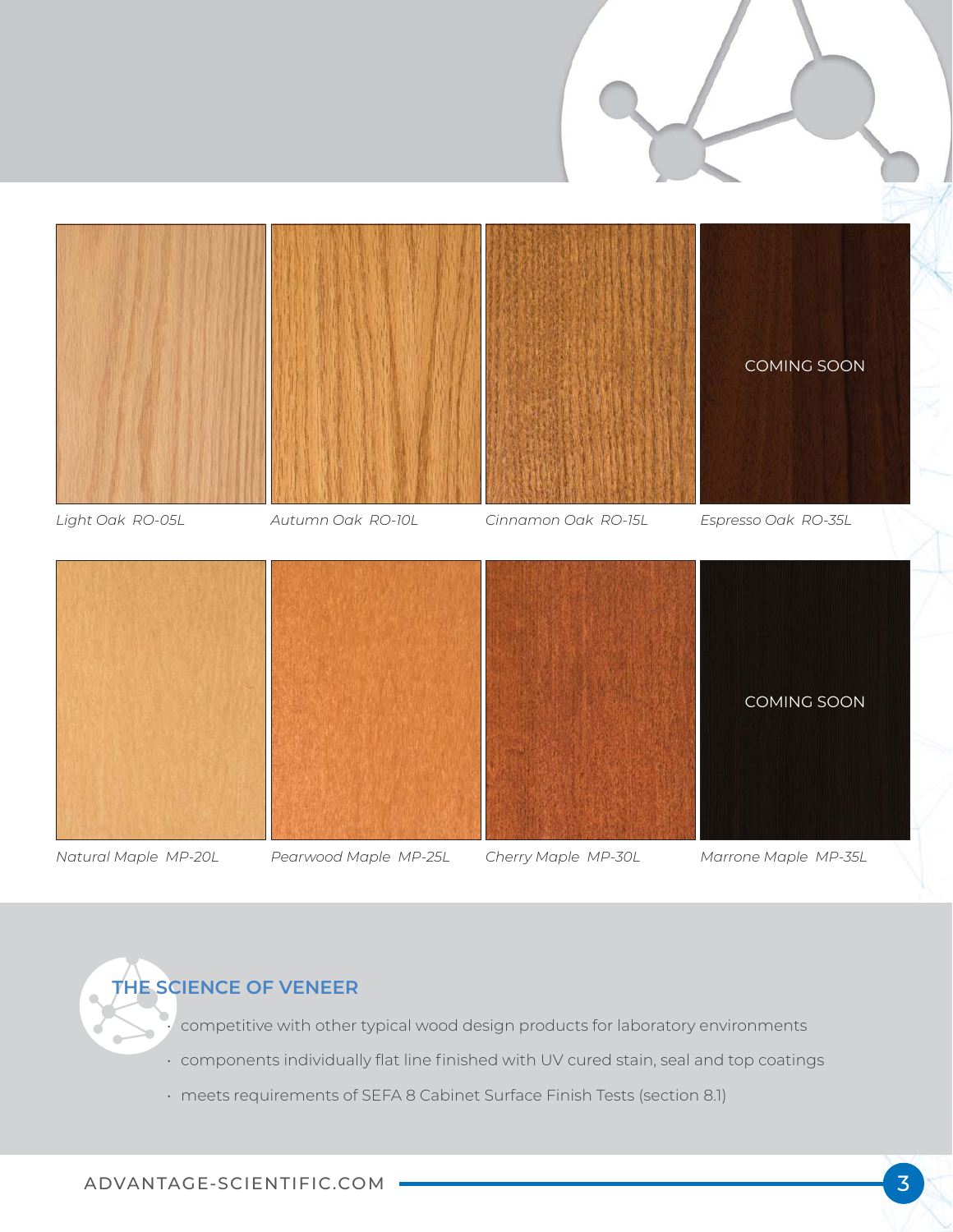## 4120 SERIES

### why laminate?

The 4120 Laminate Series provides science and laboratory cabinetry produced with high pressure laminate exterior surfacing. This series represents a higher level of construction and durability than standard laminate types on the market today. Product offerings are expanded specific to laboratory applications, and Advantage Scientific has been tested and certified against SEFA 8.0 structural standards. Premium grade hardware and stainless steel options are available for hardware selections.

If you desire a laminate laboratory grade design, Advantage Scientific provides the offering of tested products and experience for your laboratory application.

- 3mm radius edge style overlay design fronts
- HPL finished fronts and ends
- matching flat PVC cabinet edgebanding
- TSCA/CARB particleboard core



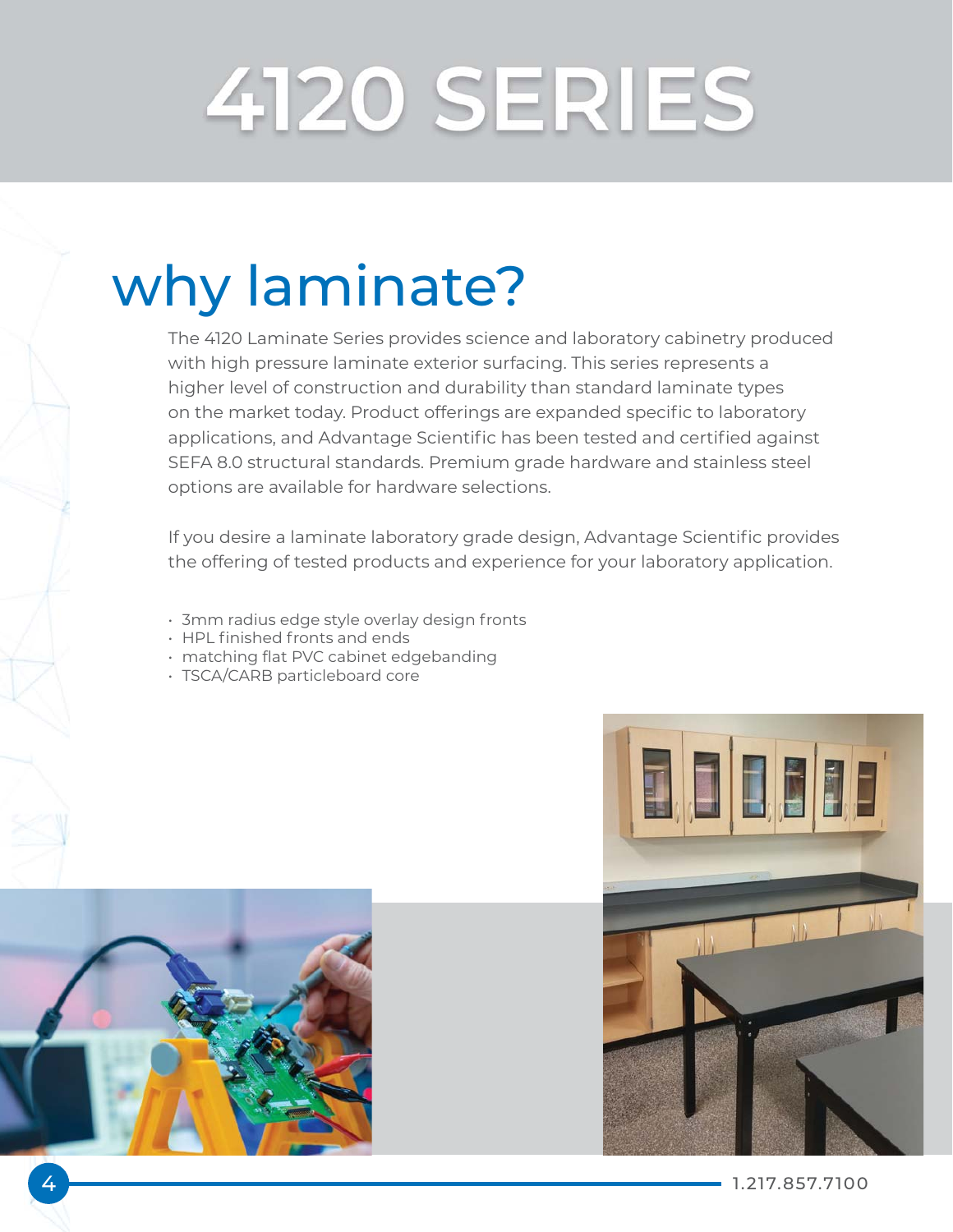

#### **THE SCIENCE OF LAMINATE**

• higher level of construction and durability than standard laminate on the market today

- specific product offerings for laboratory applications
- tested and certified against SEFA 8.0 Structural Standards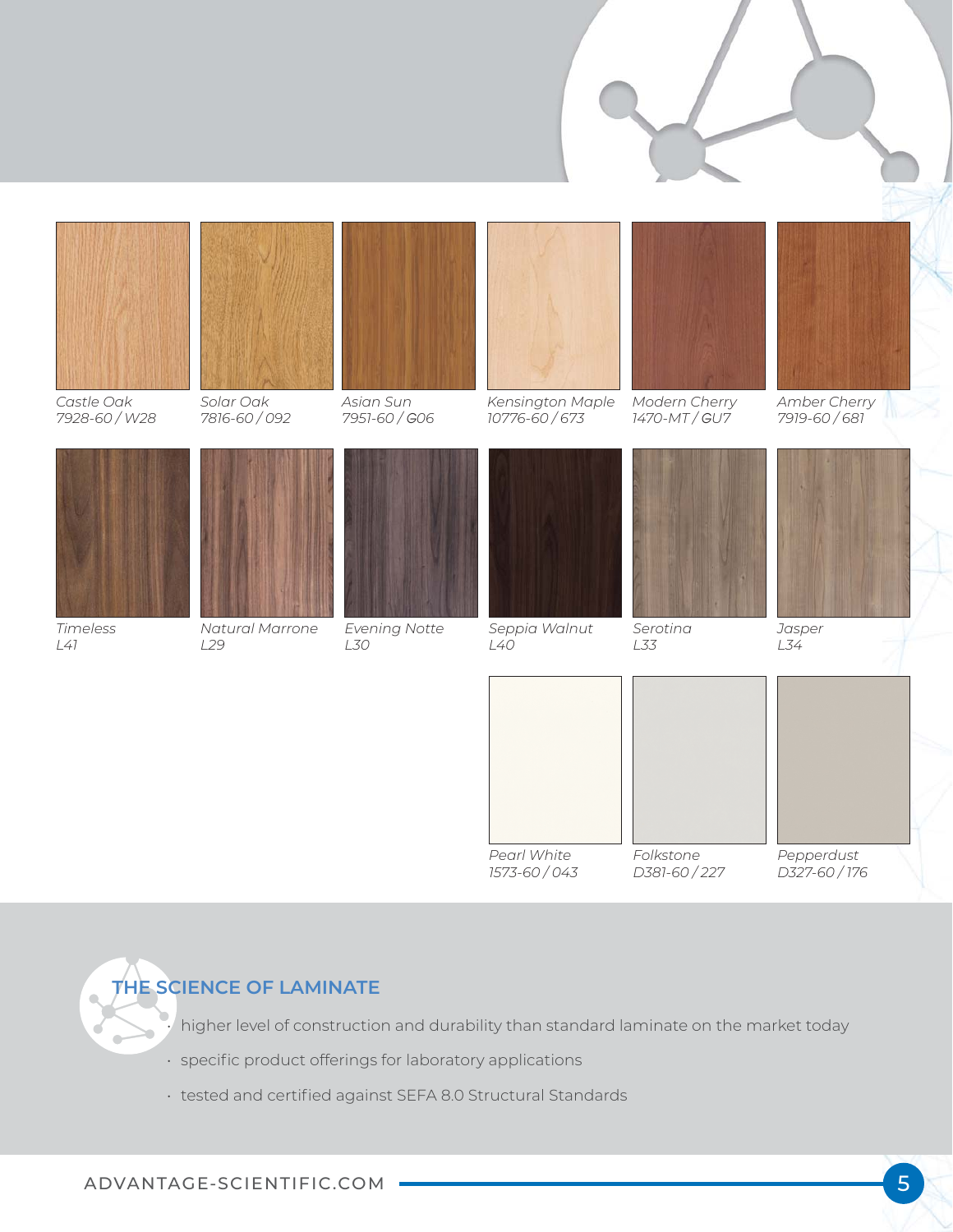## 4400 SERIES

### why A-tech?

The 4400 A-tech Series offers a selected grouping of A-tech designs, surfaced on both faces of the cabinet components. A-tech surfacing – thermofused and embossed to the surface – guarantees against delamination. Its homogenous, moisture resistant, embossed woodgrain surfaces have been tested and certified against SEFA 8.0W chemical finish testing and demonstrate performance superior to typical wood finishes on the market. Cabinet components have 3mm high impact solid extrusions, outperforming thinner flat designs and solid wood edgings that dent or splinter. Meeting SEFA 8.0 4, 5, 6, 7, 9 and 10 structural standards verifies 4400 Series performance and durability. Premium grade hardware and stainless steel options are available as hardware selections.

The 4400 Series, with its advanced A-tech surfacing in embossed classic woodgrain patterns, provides laboratory grade cabinetry a standard well above laminate and features that outperform traditional wood cabinets. Advantage Scientific 4400 is competitively priced lower than wood, with the added benefit of A-tech engineered surfacing.

- 3mm radius edge style overlay design fronts
- A-tech surfaces with woodgrain texture
- matching 3mm PVC cabinet edgebanding
- TSCA/CARB particleboard core





6 1.217.857.7100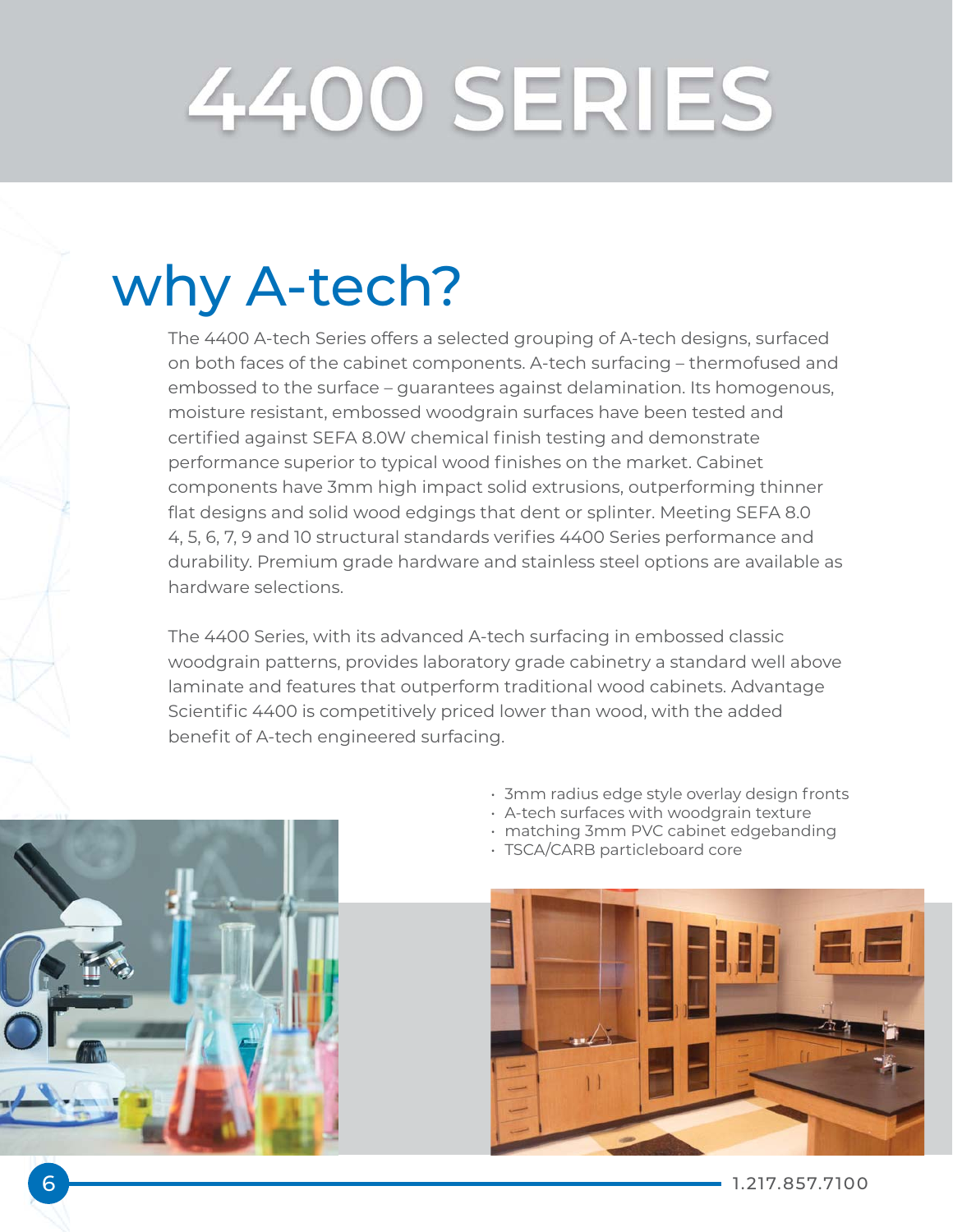

**THE SCIENCE OF A-TECH**

• engineered thermoset resin surfacing, simulating wood veneer, without the high cost

- non-porous, not susceptible to separation, with moisture and chemical resistance
- meets requirements of SEFA 8 Cabinet Surface Finish Tests (section 8.1)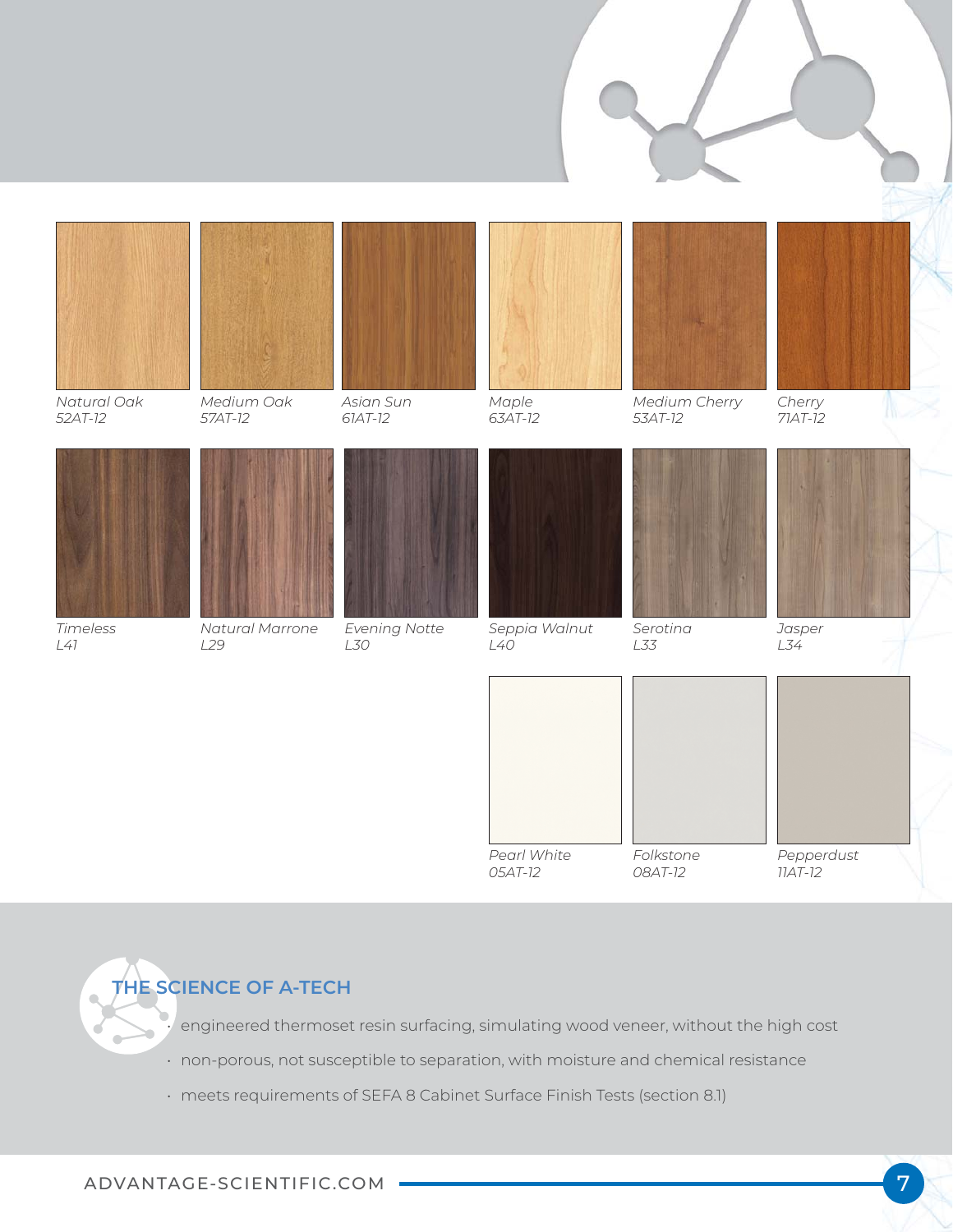### OVERVIEW





*RO-05L*

*Autumn Oak RO-10L*



*Espresso Oak RO-35L*

*Marrone Maple MP-35L*



*MP-25L*



*MP-30L*



*Natural Maple MP-20L*





*7928-60 / W28*



*Solar Oak 7816-60 / 092*





*Timeless*







*Modern Cherry 1470-MT /* G*U7 Amber Cherry 7919-60 / 681*

*Kensington Maple 10776-60 / 673*

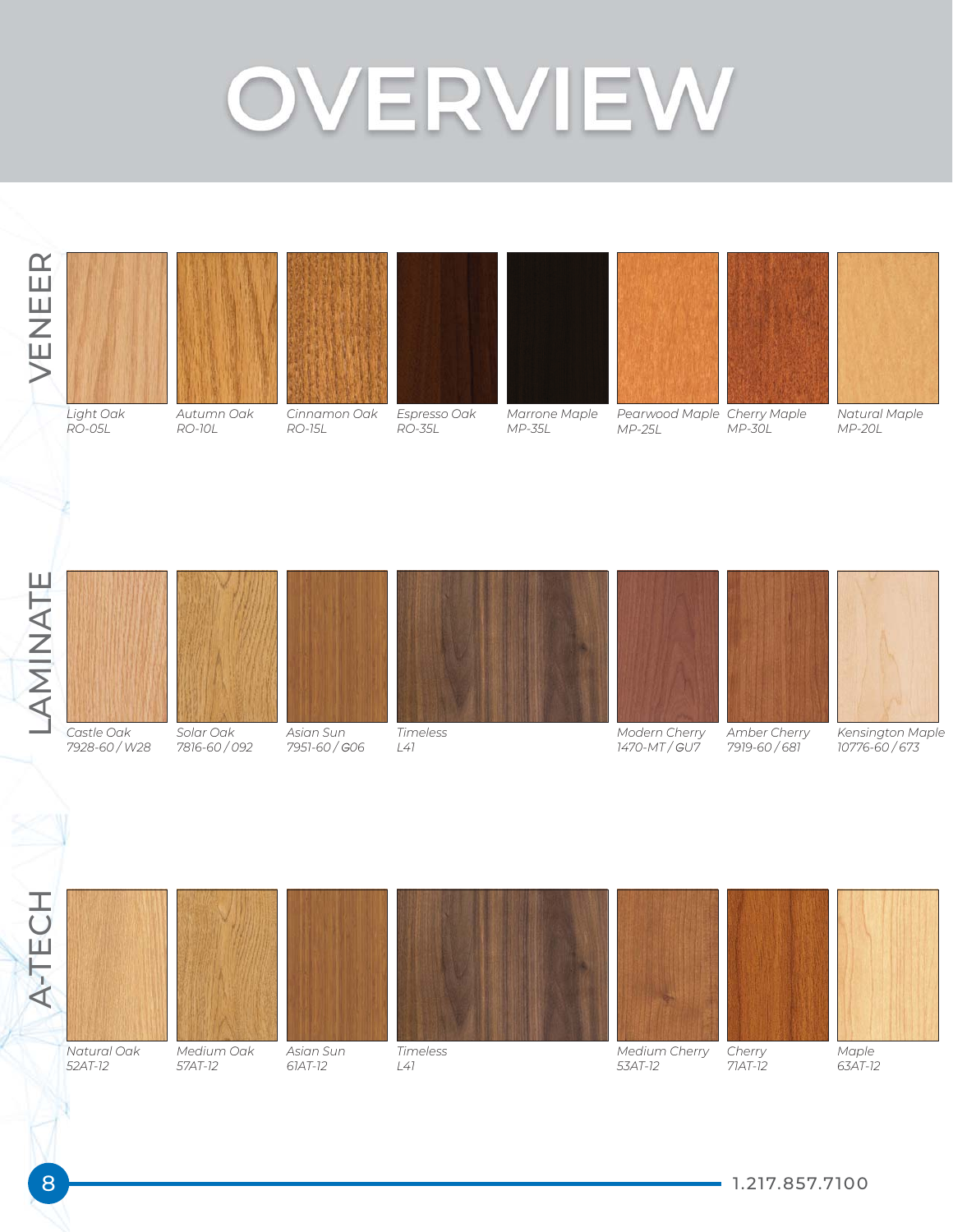|                                                  |     |                      |                 |                            |                            |                          |                           | W. |
|--------------------------------------------------|-----|----------------------|-----------------|----------------------------|----------------------------|--------------------------|---------------------------|----|
|                                                  |     |                      |                 |                            |                            |                          |                           |    |
| Natural Marrone Evening Notte<br>L <sub>29</sub> | L30 | Seppia Walnut<br>L40 | Serotina<br>L33 | Jasper<br>$L\overline{34}$ | Pearl White<br>1573-60/043 | Folkstone<br>D381-60/227 | Pepperdust<br>D327-60/176 |    |